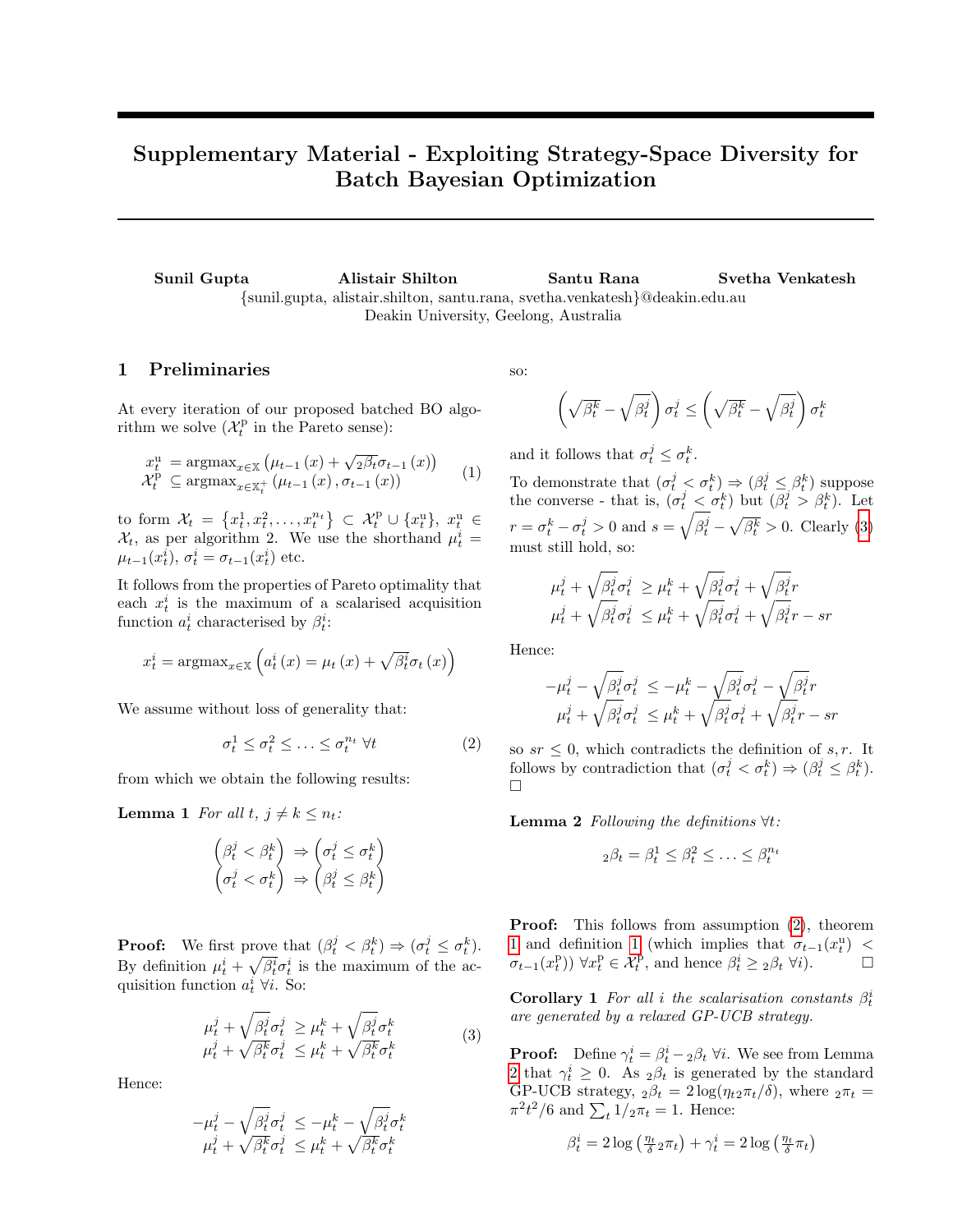where  $\pi_t = 2\pi_t \exp(\gamma_t^i/2)$ .  $\pi_t \geq 2\pi_t$  as  $\gamma_t^i \geq 0$ , so  $\sum_t 1/\pi_t \leq 1$ . Hence  $\beta_t^i$  is generated by a relaxed GP $t_t$  1/ $\pi_t \leq 1$ . Hence  $\beta_t^i$  is generated by a relaxed GP-UCB strategy  $\forall i$ .

<span id="page-1-1"></span>Lemma 3 Following the definitions:

$$
\sum_{t \le T} \sigma_t^1 \le \sum_{t \le T} \frac{1}{n_t} \sum_{1 \le i \le n_t} \sigma_t^i
$$

**Proof:** This follows from  $(2)$ .

#### 2 Regret Bounds

As defined in the main manuscript the regret for a single evaluation  $x_t^i \in \mathcal{X}_t$  is:

$$
r_t^i = f\left(x^*\right) - f\left(x_t^i\right)
$$

where  $x^*$  is the maximiser for  $f$ ; and the simple regret for the complete batch  $\mathcal{X}_t$  is:

$$
r_t = \min_i r_t^i
$$

and:

$$
R_T^n = \sum_{t \le T} r_t
$$
 (batch cumulative regret)  

$$
R_{Tn} = \sum_{t \le T} \sum_{i \le n_t} r_t^i
$$
 (total cumulative regret)

are the batch cumulative regret and total cumulative regret, respectively.

We have the following results:

**Lemma 4** If  $X$  is finite; or if  $X$  is compact and convex and  $k(x, x) \leq 1 \ \forall x \in \mathbb{X}$ ; then for all t the bound:

<span id="page-1-0"></span>
$$
r_t \le r_t^1 \le 2\sqrt{2\beta_t}\sigma_t^i + D_t
$$

holds with probability  $\geq 1-\delta$ , where  $D_t = 0$  if  $|\mathbb{X}|$  is finite,  $D_t = \frac{1}{t^2}$  otherwise.

Proof: The proof is similar to that of Lemma 5.2, 5.4 and 5.8 in [Srinivas et al.](#page-4-0) [\(2012\)](#page-4-0) and Lemma 1 in [Contal](#page-4-1) [et al.](#page-4-1)  $(2013)$ . We consider only the finite  $|\mathbb{X}|$  case here (the infinite case follows by analogy with the method in [Srinivas et al.](#page-4-0) [\(2012\)](#page-4-0)). By definition  $r_t \leq r_t^1$ . As  $\beta_t^p$  is generated by a relaxed GP-UCB strategy we have that  $|f(x) - \mu_{t-1}(x)| \leq \sqrt{\beta_t^p} \sigma_{t-1}(x)$  holds with probability  $\geq 1 - \delta \ \forall x, p$  (Lemma 5.1, [Srinivas et al.](#page-4-0) [\(2012\)](#page-4-0)). We also have from Lemma [2](#page-0-4) that  $\beta_t^1 = 2\beta_t$ . It follows that, with probability  $\geq 1 - \delta$ :

$$
f(x^*) \leq \mu_{t-1}(x^*) + \sqrt{2\beta_t}\sigma_{t-1}(x^*) \leq \mu_t^1 + \sqrt{2\beta_t}\sigma_t^1
$$
  

$$
\mu_t^1 - \sqrt{2\beta_t}\sigma_t^1 \leq f(x_t^1) \leq \mu_t^1 + \sqrt{2\beta_t}\sigma_t^1
$$

and hence:

$$
r_t \le r_t^1 = f(x^*) - f(x_t^1)
$$
  
\n
$$
\le \mu_t^1 + \sqrt{2\beta_t} \sigma_t^1 - \mu_t^1 + \sqrt{2\beta_t} \sigma_t^1
$$
  
\n
$$
= 2\sqrt{2\beta_t} \sigma_t^1
$$

<span id="page-1-2"></span>holds with probability  $\geq 1 - \delta$ .

Lemma 5 For all T the bound:

$$
\sum_{t \le T} \sum_{j \le n_t} \left( \sigma_t^j \right)^2 \le C_1' \gamma_{A_T T}
$$

 $holds \ with \ probability \ \geq \ \ 1 - \delta, \ \ where \ \ C'_1 \ =$  $2/\log(1+\nu^{-2})$ ;  $A_T = \frac{1}{T}\sum_{t\leq T} n_t$  is the arithmetic mean of the batch sizes; and  $\bar{\gamma}_{A_T T}$  is the max information gain obtainable from a sequence of length  $A_T T$ .

Proof: The proof follows that of Lemmas 5.3 and 5.4 in [Srinivas et al.](#page-4-0) [\(2012\)](#page-4-0), as per [Contal et al.](#page-4-1) [\(2013\)](#page-4-1), except that in this case the batch size varies with  $t$ , leading to  $A_T T$  term in the result.  $\square$ 

**Theorem 1** Let  $\delta \in [0,1]$ . Assuming  $k(x, x) \leq 1$  $\forall x \in \mathbb{X}$  and either  $\mathbb{X}$  is either finite or  $\mathbb{X} \subset [0,r]^d$ and f satisfies Pr {sup<sub>x∈X</sub>  $|\partial f/\partial x_j| > L$ }  $\leq a e^{-(L/b)^2}$ then for all T:

<span id="page-1-3"></span>
$$
R_T^n \le \sqrt{\frac{T}{H_T} C_{12} \beta_T \gamma_{A_T T}} + C_2 \tag{4}
$$

holds with probability  $\geq 1-\delta$ , where  $A_T = \frac{1}{T} \sum_{t \leq T} n_t$ and  $H_T = \frac{T}{\sum_{t \leq T}}$  $\frac{T}{t \leq T}$  are, respectively, the arithmetic and harmonic means of the batch sizes;  $C_1 =$  $8/\log(1+\nu^{-2})$ ;  $C_2 = 0$  if  $|\mathbb{X}|$  is finite,  $\pi^2/6$  otherwise; and  $\gamma_{A_T T}$  is the max information gain obtainable from a sequence of length  $A_T T$ .

Proof: Applying previous results, as per [Contal](#page-4-1) [et al.](#page-4-1) [\(2013\)](#page-4-1):

$$
R_T^n = \sum_{t \le T} r_t
$$
  
\n
$$
\le \sum_{t \le T} 2\sqrt{2\beta_t} \sigma_t^1 + C_2 \text{ (Lem 4)}
$$
  
\n
$$
\le 2\sqrt{2\beta_T} \sum_{t \le T} \sigma_t^1 + C_2 \text{ (2\beta_t increasing)}
$$
  
\n
$$
\le 2\sqrt{2\beta_T} \sum_{t \le T} \frac{1}{n_t} \sum_{i \le n_t} \sigma_t^i + C_2 \text{ (Lem 3)}
$$
  
\n
$$
\le 2\sqrt{2\beta_T} \sqrt{\frac{T}{H_T} \sum_{t \le T} \sum_{i \le n_t} (\sigma_t^i)^2} + C_2 \text{ (C-S.)}
$$
  
\n
$$
\le 2\sqrt{2\beta_T} \sqrt{\frac{T}{H_T} C_1' \gamma_{A_T T}} + C_2 \text{ (Lem 5)}
$$
  
\n
$$
\le \sqrt{\frac{T}{H_T} C_1 \gamma_{A_T T}} + C_2
$$

where  $C_2 = \sum_{t \leq T} D_t$ . Hence  $C_2 = 0$  if  $|\mathbb{X}|$  is finite,  $C_2 = \zeta(2) = \pi^2/\overline{6}$  otherwise.

To this point our proof would apply if we replaced the relevant region  $\mathbb{X}_{t}^{+}$  in our algorithm with X. To finish our proof with respect to bounding total cumulative regret  $R_{T_n}$ , however, requires the use of the relevant region. We begin with an analogue to Lemma [4:](#page-1-0)

<span id="page-1-4"></span>**Lemma 6** If  $X$  is finite; or if  $X$  is compact and convex and  $k(x, x) \leq 1 \ \forall x \in \mathbb{X}$ ; then for all t the bound:

$$
r_t \le r_t^i \le 6\sqrt{2\beta_t}\sigma_t^i + D_t
$$

holds with probability  $\geq 1-\delta$ , where  $D_t = 0$  if  $|\mathbb{X}|$  is finite,  $D_t = \frac{1}{t^2}$  otherwise.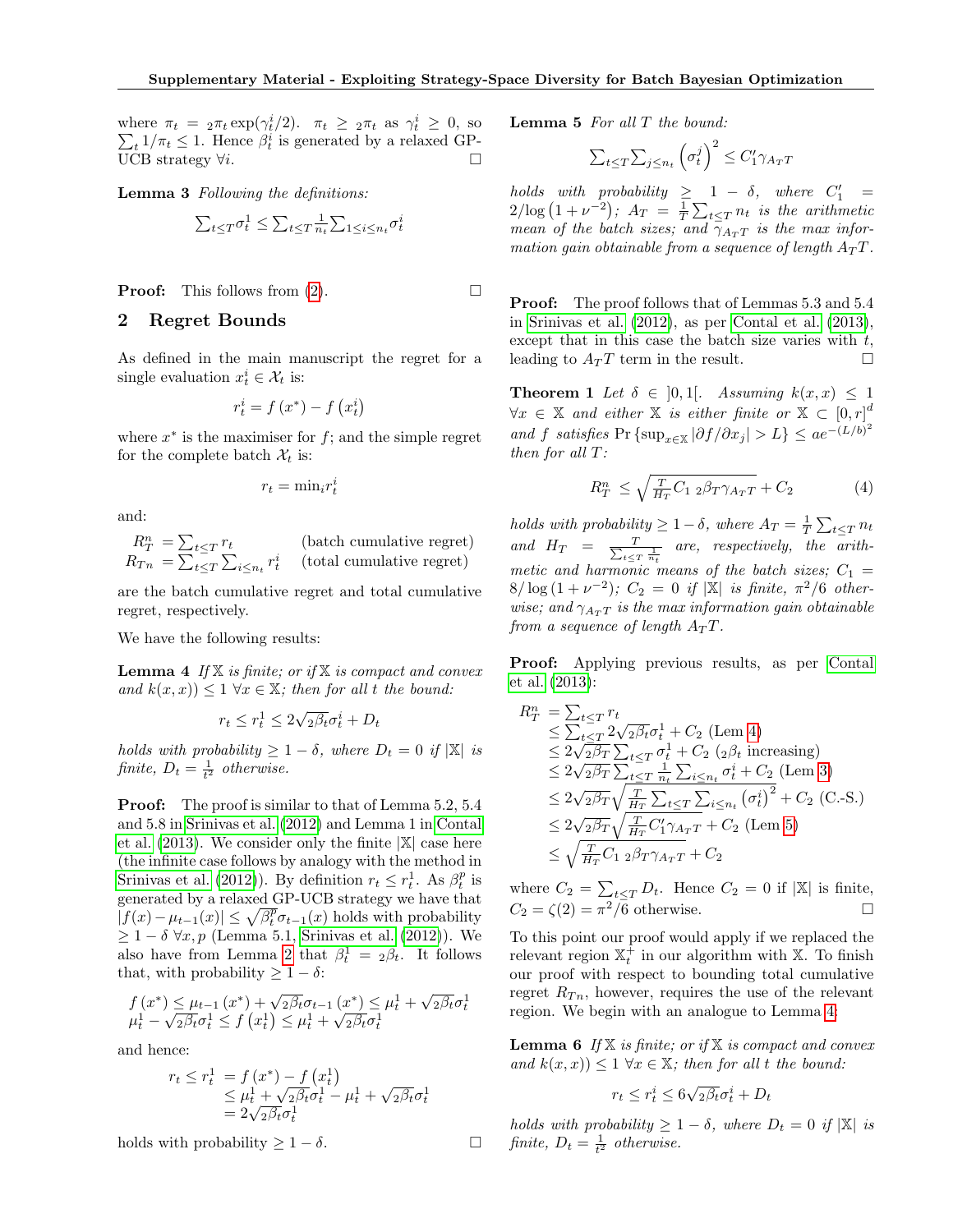**Proof:** This proof follows analogously by the method of [Contal et al.](#page-4-1) [\(2013\)](#page-4-1), proof of Lemma 6.

This allows us to complete our proof:

Theorem 2 Under the conditions of theorem [1:](#page-1-3)

$$
R_{T n} \le \sqrt{A_T T C_3 \; 2\beta_T \gamma_{A_T T}} + N_{\infty} C_2 \tag{5}
$$

holds with probability  $\geq 1-\delta$ , where  $A_T = \frac{1}{T} \sum_{t \leq T} n_t$ is the arithmetic mean of the batch sizes;  $N_{\infty}$  =  $\max_{t \leq T} n_t$ ;  $C_2 = 0$  if  $|\mathbb{X}|$  is finite,  $\pi^2/6$  otherwise;  $C_3 = 72/\log(1+\nu^{-2})$ ; and  $\gamma_{A_T T}$  is the max information gain obtainable from a sequence of length  $A_T T$ .

Proof: Applying previous results, as per [Contal](#page-4-1) [et al.](#page-4-1) [\(2013\)](#page-4-1):

$$
R_{Tn} = \sum_{t \leq T} \sum_{i \leq n_t} r_t^i
$$
  
\n
$$
\leq \sum_{t \leq T} \sum_{i \leq n_t} 6\sqrt{2\beta_t} \sigma_t^i + E \text{ (Lem 6)}
$$
  
\n
$$
\leq 6\sqrt{2\beta_T} \sum_{t \leq T} \sum_{i \leq n_t} \sigma_t^i + E \text{ (2\beta_t increasing)}
$$
  
\n
$$
\leq 6\sqrt{2\beta_T} \sqrt{A_T T \sum_{t} \sum_{i} (\sigma_t^i)^2} + E \text{ (C-S.)}
$$
  
\n
$$
\leq 6\sqrt{2\beta_T} \sqrt{A_T T C_1' \gamma_{A_T T}} + E \text{ (Lem 5)}
$$
  
\n
$$
\leq \sqrt{A_T T C_3} 2\beta_T \gamma_{A_T T} + E
$$

where  $E = \sum_{t \leq T} \sum_{i \leq n_t} D_t \leq N_{\infty} C_2$ .

# 3 A Note on Relevant Region Selection for (only) Batch Cumulative Regret Bounding

As noted in the previous section, the proof up to and including theorem [1](#page-1-3) will hold if we use for our relevant region the (unconstrained) set X - that is:

$$
x_t^u = \operatorname{argmax}_{x \in \mathbb{X}} (\mu_{t-1}(x) + \sqrt{2\beta_t} \sigma_{t-1}(x))
$$
  
\n
$$
\mathcal{X}_t^p \subseteq \mathcal{X}_t^{pf} \subseteq \operatorname{argmax}_{x \in \mathbb{X}} (\mu_{t-1}(x), \sigma_{t-1}(x))
$$
 (6)  
\n
$$
\mathcal{X}_t = \mathcal{X}_t^p \cup \{x_t^u\}
$$

The caveat in this case is that Lemma [2](#page-0-4) must be replaced by:

**Lemma 7** Following the definitions  $\forall t$ :

$$
_2\beta_t \leq \beta_t^{m_t} \leq \beta_t^{m_t+1} \leq \ldots \leq \beta_t^{n_t}
$$

where  $1 \leq m_t \leq n_t$ .

In subsequent results only those  $n'_t = m_t - n_t + 1$ recommendations with the largest variances  $\sigma_t^i$  are included. The bound [\(4\)](#page-1-3) on batch cumulative regret:

$$
R_T^n \le \sqrt{\frac{T}{H_T'} C_{1\ 2} \beta_T \gamma_{A_T'} T} + C_2 \tag{7}
$$

will hold in this case where  $A'_T = \frac{1}{T} \sum_{t \leq T} n'_t$  and  $H'_T = \frac{T}{\sum_{t \le T}}$  $t \leq T \frac{1}{n'_t}$ are, respectively, the arithmetic and harmonic means of the number of recommendation in each batch that are at least as exploratory as the standard GP-UCB recommendation  $x_t^u$ .

<span id="page-2-0"></span>Note that an analogous result does not follow for total cumulative regret  $R_{T_n}$ , as in this case the proof hinges on the regret for all points in the recommendation set being bounded, which cannot be guaranteed for recommendations not generated by a relaxed GP-UCB strategy (i.e. Lemma [6,](#page-1-4) and subsequently Theorem [2,](#page-2-0) does not hold in this case).

#### 4 Additional Experimental Results

#### 4.1 Evolution of Batch size

We provide additional detail into the batch size chosen by our proposed algorithm (Algorithm 2 in the main paper) as optimisation iterations progress. We can see from Figure [1](#page-3-0) that the batch size, on average, decreases with increasing optimisation iterations. This property of our algorithm is significant as it minimizes experimental cost by avoiding unnecessary experiments. The optimiser starts with using higher batch size, however it increasingly figures out the function landscape and starts to save on the number of experiments.

#### 4.2 Comparison with other methods

During the review process, we were asked to compare between our proposed method with the filtering of Eq (7) (that is, using  $\mathbb{X}_{t}^{+}$ ) or without it (that is, using X). We have performed this comparison using all three benchmark functions used in our paper and present in Figure [2.](#page-3-1) As seen from the figure, the optimisation performance of our algorithm using  $\mathbb{X}_{t}^{+}$  is comparable to that of the variant using X. For the Hartmann3 function, the algorithm using X works better compared to the algorithm using  $\mathbb{X}_t^+$ . For the Eggholder function, however, the opposite is true. Both algorithms perform similarly for the Branin function. Therefore it is not easy to conclude if one is better than the other empirically. We have chosen to mainly work with the  $\mathbb{X}_{t}^{+}$  variant as it is possible to obtain a bound on both total cumulative regret and batch cumulative regret, whereas for the variant using X we can only bound batch cumulative regret.

We were also asked to check how our method compares to the multi-point EI algorithm [\(Ginsbourger](#page-4-2) [et al., 2010\)](#page-4-2). We have performed this comparison using the implementation available from the URL (https://github.com/cran/DiceOptim/blob/master/R  $/qELR$ ). The results for the Hartmann3 function are shown in Figure [3.](#page-4-3) We tried to perform this comparison for the other two benchmark functions (eggholder and branin) but could not get reportable results as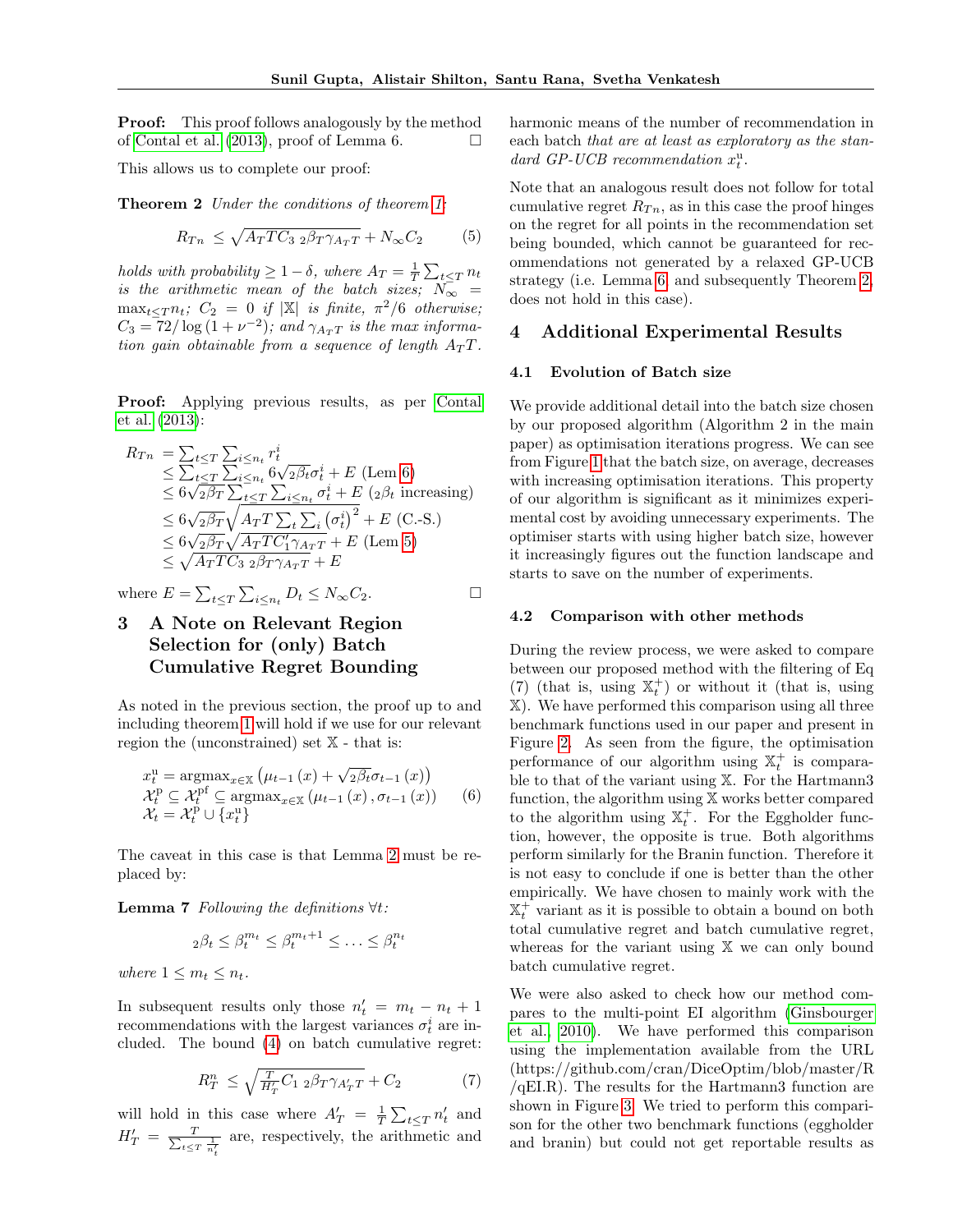<span id="page-3-0"></span>

Figure 1: The number of recommendations with respect to optimisation iterations - (a) Branin (b) Hartmann3 (c) Eggholder (d) Support vector regression hyperparameter tuning task (e) Support vector classification hyperparameter tuning task (f) Heat treatment optimisation of Al-Sc alloy.

<span id="page-3-1"></span>

Figure 2: A comparison between two variants of proposed algorithm using  $\mathbb{X}_{t}^{+}$  or  $\mathbb{X}$  - (a) Branin (b) Hartmann3 (c) Eggholder.